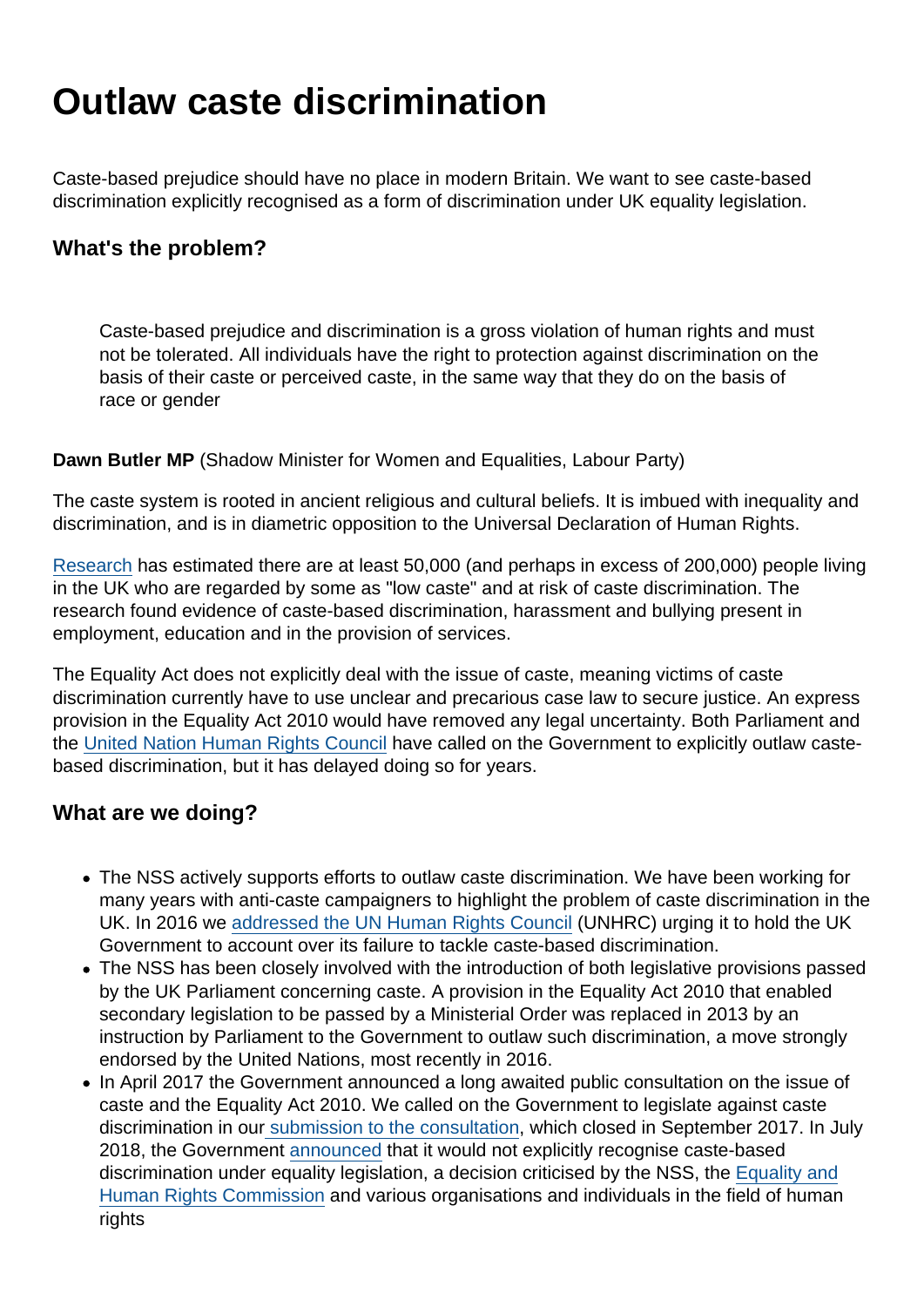[What you can do:](https://twitter.com/intent/tweet?url=https://www.secularism.org.uk/outlaw-caste-discrimination/&text=I+support+the+NSS+campaign+for+caste-based+discrimination+to+explicitly+recognised+under+UK+equality+legislation.&via=NatSecSoc&hashtags=Caste,EndCasteDiscrimination)

## Write to your MP

Tell your MP that it's time to outlaw caste discrimination.

Enter Postcode:

Find my MP

\* Required Field

Let us know if you support this campaign

Messages of support help inform our future work on this issue.

Name\*:

Email\*: Your message of support:

Please leave a message of support for the campaign. Responses may be used in accordance with our supporter comment policy.

Postcode:

Would you like to join our newsletter to be kept up to date with this and our other campaigns? &Yes

Do you want to receive local updates based on your postcode?  $&\vee$ <sub>AS</sub>

Count me in Reset Reset

I support the NSS campaign for caste-based discrimination to explicitly recognised under UK equality legislation. Click to tweet

More information

[Response to public consultation on Caste and Equality Law](https://www.secularism.org.uk/uploads/response-to-public-consultation-on-caste-and-equality-law.pdf?v=1507639543) (PDF, 596 Kb)

Our response to the 2017 to the public consultation on Caste in Great Britain and Equality Law by the Government Equalities Office.